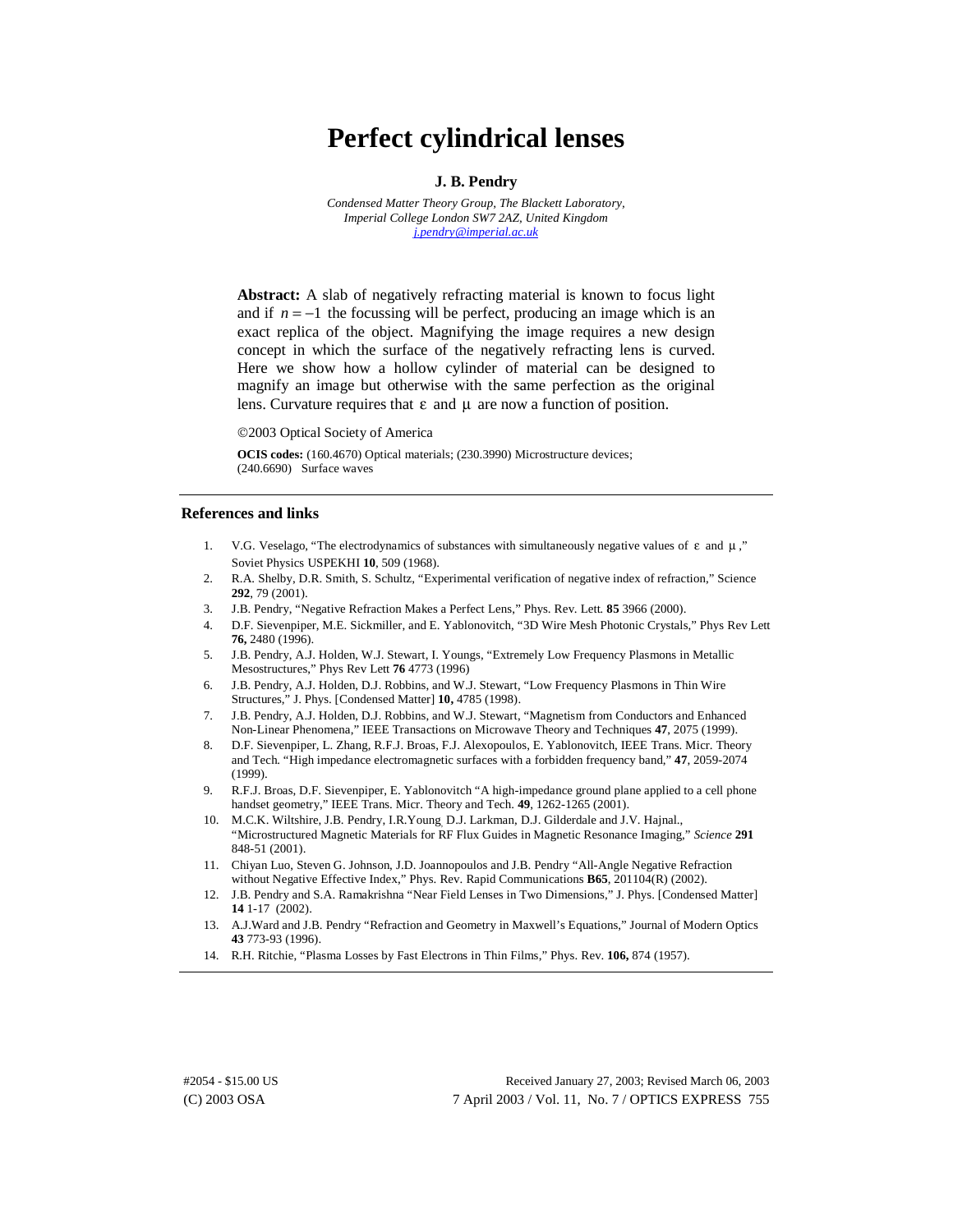## **1. Introduction**

Some time ago Veselago [1] observed that a slab of material with,

$$
\varepsilon = -1, \quad \mu = -1 \tag{1}
$$

would have refractive index  $n = -1$  and behave as a lens. The negative refractive index was subsequently confirmed by Shelby, Smith and Schultz in 2001 [2]. A further remarkable property of this new type of material was later pointed out [3]: the property that the focussing is perfect provided that condition (1) is met exactly. Materials that approximate the properties demanded can now be designed both in respect of negative  $\epsilon$  [4, 5, 6] and negative  $\mu$  [5, 6, 9, 10]. It has even proved possible to realise these conditions through photonic structures [11].

Building on the perfect lens theory [7] we exploited conformal transformations to bend the shape of the perfect lens into other geometries such as two concentric cylinders or alternatively two touching cylinders. See Figs. 1 and 2. The objective was to make a magnifying glass, and for this purpose a lens must be curved. The conformal transformation,

$$
z' = \ln z \tag{2}
$$

where  $z = x + iy$  resulted in a cylindrical lens which reproduced the contents of the smaller cylinder in magnified but undistorted form outside the larger cylinder. This transformation preserves the solutions of Laplace's equation and leaves the values of  $\varepsilon, \mu$ , the electrical permittivity/magnetic permeability, unchanged in their respective domains. However Laplace's equation is a valid description of the fields only in the electrostatic or magnetostatic limit where the electric and magnetic fields separate. Lenses defined by conformal transformations are only valid provided that all dimensions are much less than the wavelength of light which is a somewhat limiting condition. Fortunately there exists a more general theory of arbitrary coordinate transformations [13] which enables us to make an exact transformation of the original planar lens into a perfect lens of almost any geometry we choose, provided that we adjust  $\varepsilon$ ,  $\mu$  accordingly.



Fig. 1. The annular lens produces a magnified image of internal objects, and a demagnified image of external objects. The magnifying factor is  $b^2/a^2$ . The lens is myopic: only objects closer than  $r = b^2/a$  can form an image inside the annulus. Conversely objects within the annulus and closer to the centre than  $r = a^2/b$  to the centre will not produce an image outside the annulus.

Consider a cylindrical symmetric system in which,

(C) 2003 OSA 7 April 2003 / Vol. 11, No. 7 / OPTICS EXPRESS 756 #2054 - \$15.00 US Received January 27, 2003; Revised March 06, 2003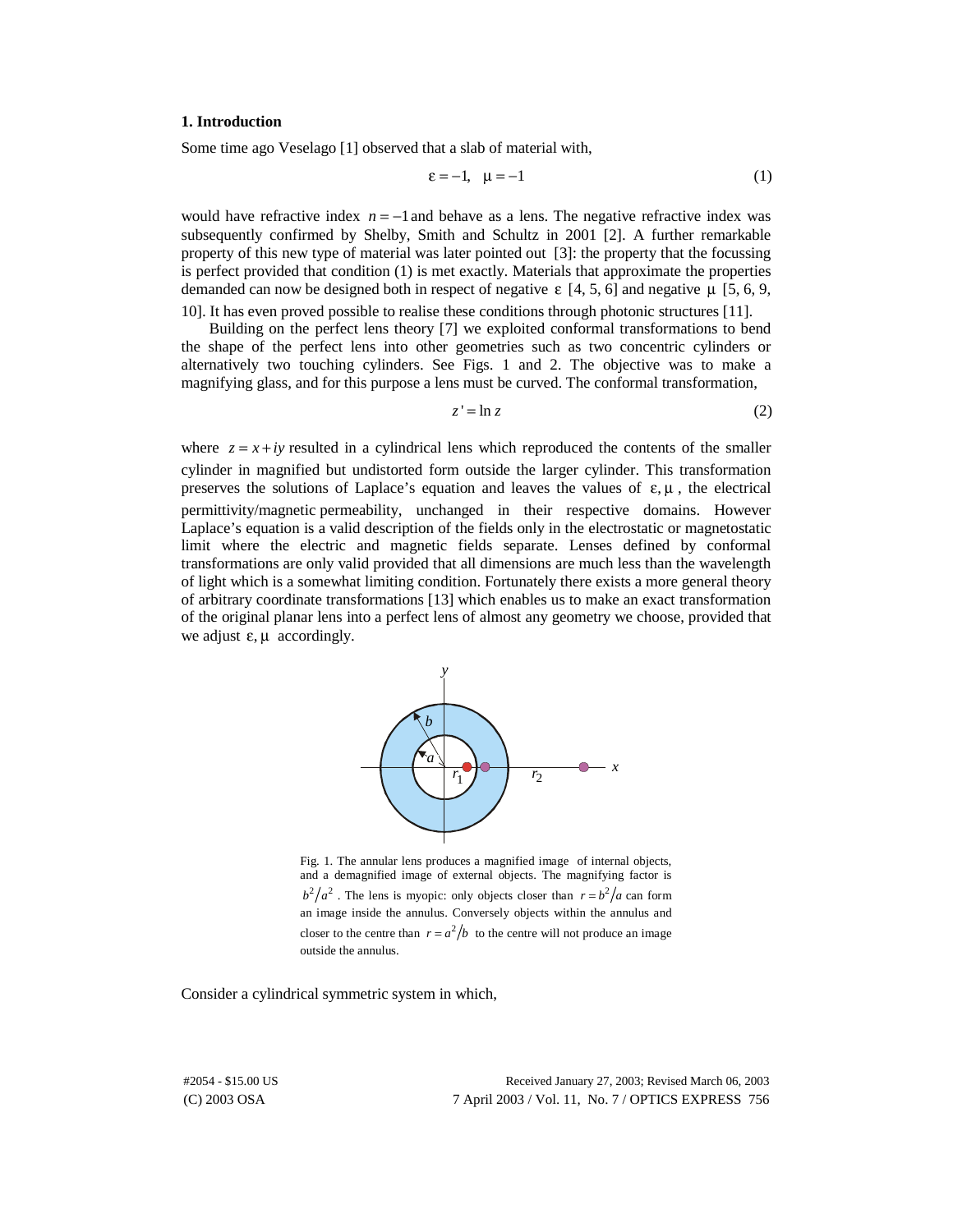$$
\varepsilon(r) = \mu(r) > 0, \quad r < a
$$
  
\n
$$
\varepsilon(r) = \mu(r) < 0, \quad a < r < b
$$
  
\n
$$
\varepsilon(r) = \mu(r) > 0, \quad r > b
$$
 (3)

Let us define a set of cylindrical coordinates as follows,

$$
x = r_0 e^{\ell/\ell_0} \cos \phi, \qquad y = r_0 e^{\ell/\ell_0} \sin \phi, \qquad z = Z \tag{4}
$$

From [13] we deduce that in the new frame,

$$
\tilde{\varepsilon}_i = \varepsilon_i \frac{Q_1 Q_2 Q_3}{Q_i^2}, \qquad \tilde{\mu}_i = \mu_i \frac{Q_1 Q_2 Q_3}{Q_i^2}
$$
\n
$$
\tilde{E}_i = Q_i E_i, \qquad \tilde{H}_i = Q_i H_i
$$
\n(6)

$$
\tilde{E}_i = Q_i E_i, \quad \tilde{H}_i = Q_i H_i \tag{6}
$$

where,

$$
E_i = Q_i E_i, \qquad H_i = Q_i H_i \tag{6}
$$

$$
Q_i^2 = \left(\frac{\partial x}{\partial q_i}\right)^2 + \left(\frac{\partial y}{\partial q_i}\right)^2 + \left(\frac{\partial z}{\partial q_i}\right)^2 \tag{7}
$$

so that,

$$
Q_{\ell} = r_0 / \ell_0 \sqrt{e^{2\ell/\ell_0} \cos^2 \phi + e^{2\ell/\ell_0} \sin^2 \phi} = r_0 / \ell_0 e^{\ell/\ell_0}
$$
  
\n
$$
Q_{\phi} = r_0 \sqrt{e^{2\ell/\ell_0} \sin^2 \phi + e^{2\ell/\ell_0} \cos^2 \phi} = r_0 e^{\ell/\ell_0}
$$
  
\n
$$
Q_Z = 1
$$
  
\n
$$
Q_{\ell} Q_{\phi} Q_Z = r_0^2 / \ell_0 e^{2\ell/\ell_0}
$$
\n(8)

and from (5), (8),

$$
\tilde{\varepsilon}_{\ell} = \ell_0 \, \varepsilon_{\ell}, \quad \tilde{\varepsilon}_{\phi} = \ell_0^{-1} \, \varepsilon_{\phi}, \quad \tilde{\varepsilon}_{Z} = r_0^2 \Big/ \ell_0 \, e^{2\ell/\ell_0} \, \varepsilon_{Z}
$$
\n
$$
\tilde{\mu}_{\ell} = \ell_0 \, \mu_{\ell}, \quad \tilde{\mu}_{\phi} = \ell_0^{-1} \, \mu_{\phi}, \quad \tilde{\mu}_{Z} = r_0^2 \Big/ \ell_0 \, e^{2\ell/\ell_0} \, \mu_{Z}
$$
\n
$$
\vdots \qquad \qquad (9)
$$

where the  $\ell$  coordinate is oriented along the radial direction. Now if we make the choice of  $\ell_0 = 1$  and, 0  $\ell_0 = 1$  and,

$$
\varepsilon_{\ell} = \mu_{\ell} = +1, \quad \varepsilon_{\phi} = \mu_{\phi} = +1, \quad \varepsilon_{z} = \mu_{z} = +r_{0}^{-2}e^{-2\ell} = +r^{-2}, \quad r < a,
$$
\n
$$
\varepsilon_{\ell} = \mu_{\ell} = -1, \quad \varepsilon_{\phi} = \mu_{\phi} = -1, \quad \varepsilon_{z} = \mu_{z} = -r_{0}^{-2}e^{-2\ell} = -r^{-2}, \quad b > r > a,
$$
\n
$$
\varepsilon_{\ell} = \mu_{\ell} = +1 \quad \varepsilon_{\phi} = \mu_{\phi} = +1, \quad \varepsilon_{z} = \mu_{z} = +r_{0}^{-2}e^{-2\ell} = +r^{-2}, \quad r > b
$$
\n(10)

then in the  $\ell$ φZ frame,

(C) 2003 OSA 7 April 2003 / Vol. 11, No. 7 / OPTICS EXPRESS 757 #2054 - \$15.00 US Received January 27, 2003; Revised March 06, 2003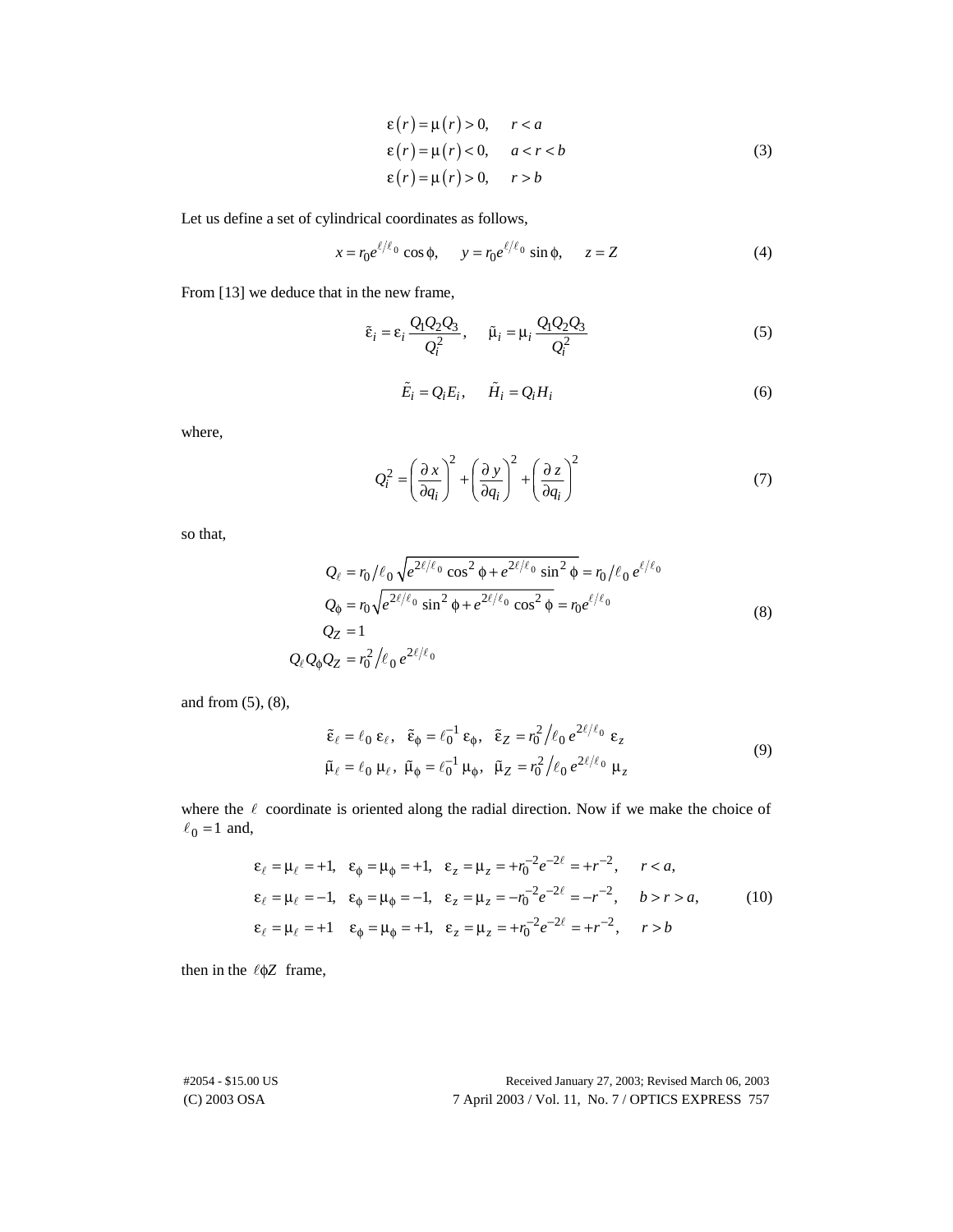$$
\tilde{\varepsilon}_{\ell} = \tilde{\mu}_{\ell} = +1, \quad \tilde{\varepsilon}_{\varphi} = \tilde{\mu}_{1} = +1, \quad \tilde{\varepsilon}_{Z} = \tilde{\mu}_{Z} = +1, \quad \ell < \ell_{0} \ln(a/r_{0}),
$$
\n
$$
\tilde{\varepsilon}_{\ell} = \tilde{\mu}_{\ell} = -1, \quad \tilde{\varepsilon}_{\varphi} = \tilde{\mu}_{1} = -1, \quad \tilde{\varepsilon}_{Z} = \tilde{\mu}_{Z} = -1, \quad \ell_{0} \ln(a/r_{0}) < \ell < \ell_{0} \ln(b/r_{0}), \quad (11)
$$
\n
$$
\tilde{\varepsilon}_{\ell} = \tilde{\mu}_{\ell} = +1, \quad \tilde{\varepsilon}_{\varphi} = \tilde{\mu}_{1} = +1, \quad \tilde{\varepsilon}_{Z} = \tilde{\mu}_{Z} = +1, \quad \ell > \ell_{0} \ln(b/r_{0})
$$
\nsince in the new frame this choice results in specifications for a perfect lens: an object

 $C_{\ell}$   $\mu_{\ell}$  +1,  $C_{\varphi}$   $\mu_{\ell}$  +1,  $C_{\ell}$   $\mu_{\ell}$  +1,  $C_{\ell}$   $\mu_{\ell}$  +1,  $C_{\ell}$   $\mu_{\ell}$  +1,  $C_{\varphi}$   $\mu_{\ell}$  +1,  $C_{\ell}$   $\mu_{\ell}$  +1,  $C_{\ell}$   $\mu_{\ell}$  +1,  $C_{\ell}$   $\mu_{\ell}$  +1,  $C_{\ell}$   $\mu_{\ell}$  +1,  $C_{\ell}$  .<br>1 and hence in the new frame this choice results in specifications for a perfect lens: an object located at,

$$
\ell_1 = \ell_0 \ln \left( r_1 / r_0 \right) < \ell_0 \ln \left( a / r_0 \right) \tag{12}
$$

will form an image at,

$$
\ell_2 = \ell_1 + 2\ell_0 \ln(b/a) = \ell_0 \ln\left(\frac{r_2}{r_0}\right)
$$
\n(13)

where,

$$
r_2 = r_1 \frac{b^2}{a^2} \tag{14}
$$

This new prescription is almost the same as we arrived at by conformal transformation except that  $\varepsilon_z$ ,  $\mu_z$  now depend on the radius as  $r^{-2}$ . The original paper assumed that the electric field was confined to the *xy* plane and therefore  $\varepsilon$ <sub>z</sub> was irrelevant. It also assumed the electrostatic limit so that now magnetic fields were present and hence µ*z* was also irrelevant. hence in that limit we retrieve our original result.

# **2. A perfect crescent lens**



Fig. 2. Other lenses with cylindrical geometry are possible. Here we see the crescent lens in which the inner and outer surfaces touch at the origin.

In the electrostatic approximation the transformation which gave us the crescent lens was,

$$
z' = z^{-1} \tag{15}
$$

and the corresponding coordinate transformation would be,

|  | Received January 27, 2003; Revised March 06, 2003  |  |
|--|----------------------------------------------------|--|
|  | 7 April 2003 / Vol. 11, No. 7 / OPTICS EXPRESS 758 |  |

(C) 2003 OSA #2054 - \$15.00 US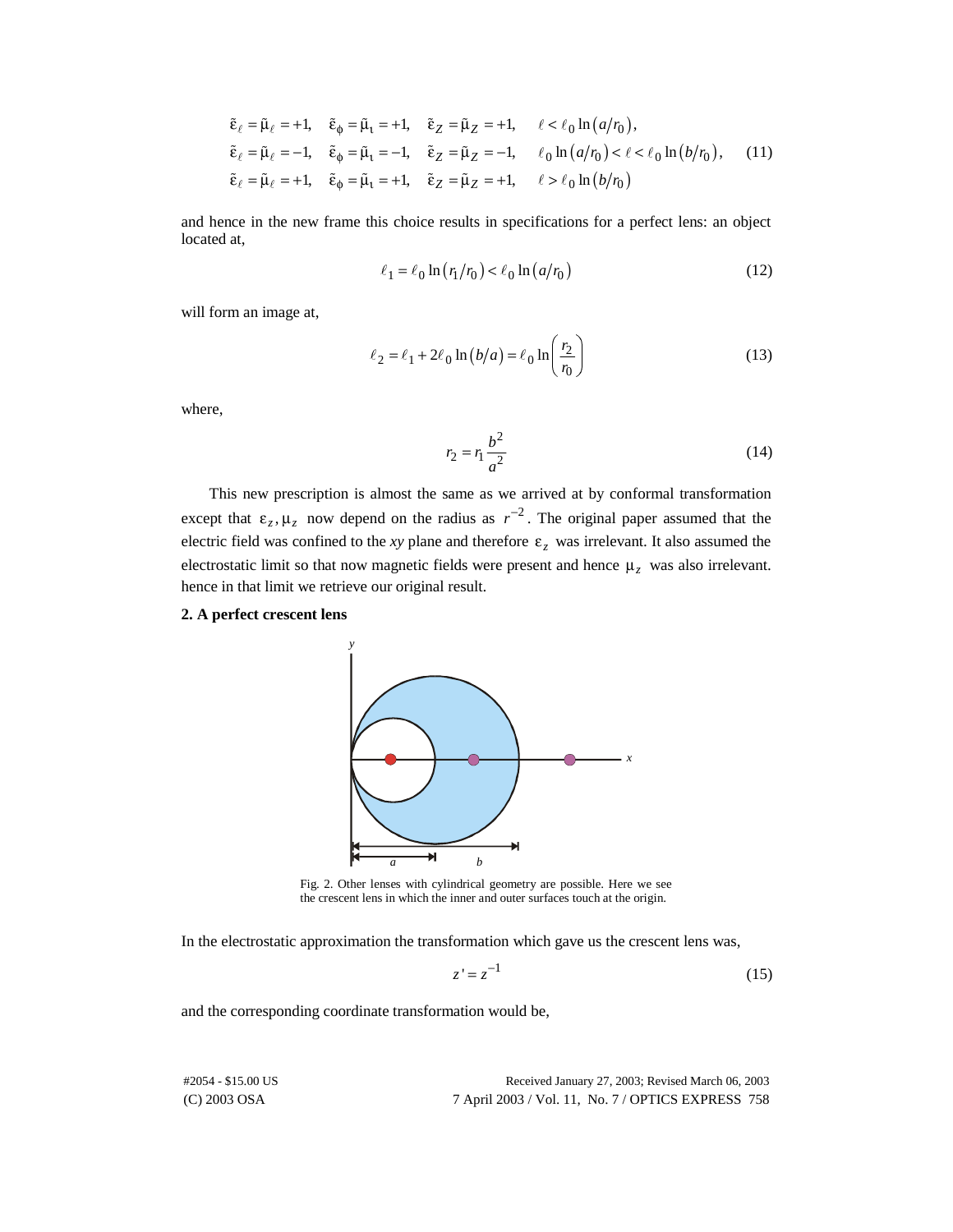$$
x = x'/(x2 + y2), \t y = -y'/(x2 + y2), \t z = z'
$$
\t(16)

so that,

$$
Q_{x} = \sqrt{\left[\frac{1}{\left(x'^{2} + y'^{2}\right)} - \frac{2x'^{2}}{\left(x'^{2} + y'^{2}\right)^{2}}\right]^{2} + \left[\frac{2x'y'}{\left(x'^{2} + y'^{2}\right)^{2}}\right]^{2}}
$$

$$
= \frac{\sqrt{\left[x'^{2} + y'^{2} - 2x'^{2}\right]^{2} + 4x'^{2}y'^{2}}}{\left(x'^{2} + y'^{2}\right)^{2}} = \frac{1}{\left(x'^{2} + y'^{2}\right)}
$$

$$
Q_{y'} = \sqrt{\left[\frac{2x'y'}{\left(x'^2 + y'^2\right)^2}\right]^2 + \left[\frac{1}{\left(x'^2 + y'^2\right)} - \frac{2y'^2}{\left(x'^2 + y'^2\right)^2}\right]^2}
$$

$$
= \frac{\sqrt{4x'^2 y'^2 + \left[x'^2 + y'^2 - 2x'^2\right]^2}}{\left(x'^2 + y'^2\right)^2} = \frac{1}{\left(x'^2 + y'^2\right)}
$$

$$
Q_{z'} = 1
$$

$$
Q_x Q_y Q_z = \left(x'^2 + y'^2\right)^{-2}
$$
(17)

and from (5), (17),

$$
\tilde{\varepsilon}_x = \varepsilon_x, \quad \tilde{\varepsilon}_y = \varepsilon_y, \quad \tilde{\varepsilon}_z = \left(x^2 + y^2\right)^{-2} \varepsilon_z = \left(x^2 + y^2\right)^2 \varepsilon_z
$$
\n
$$
\tilde{\mu}_x = \mu_x, \quad \tilde{\mu}_y = \mu_y, \quad \tilde{\mu}_z = \left(x^2 + y^2\right)^{-2} \mu_z = \left(x^2 + y^2\right)^2 \mu_z
$$
\nthose,

\n(18)

Therefore if we choose,

if we choose,  
\n
$$
\varepsilon_x = \mu_x = +1
$$
,  $\varepsilon_y = \mu_y = +1$ ,  $\varepsilon_z = \mu_z = +r^{-2}$ ,  $\frac{x}{x^2 + y^2} > a^{-1}$ ,  
\n $\varepsilon_x = \mu_x = -1$ ,  $\varepsilon_y = \mu_y = -1$ ,  $\varepsilon_z = \mu_z = -r^{-2}$ ,  $b^{-1} < \frac{x}{x^2 + y^2} < a^{-1}$ , (19)  
\n $\varepsilon_x = \mu_x = +1$ ,  $\varepsilon_y = \mu_y = +1$ ,  $\varepsilon_z = \mu_z = +r^{-2}$ ,  $\frac{x}{x^2 + y^2} < b^{-1}$ 

 $\tilde{\epsilon}$  and  $\tilde{\mu}$  revert to the case of the original planar perfect lens so that perfect focussing is again<br>achieved.<br>#2054 - \$15.00 US Received January 27, 2003; Revised March 06, 2003 achieved.

(C) 2003 OSA 7 April 2003 / Vol. 11, No. 7 / OPTICS EXPRESS 759 #2054 - \$15.00 US Received January 27, 2003; Revised March 06, 2003